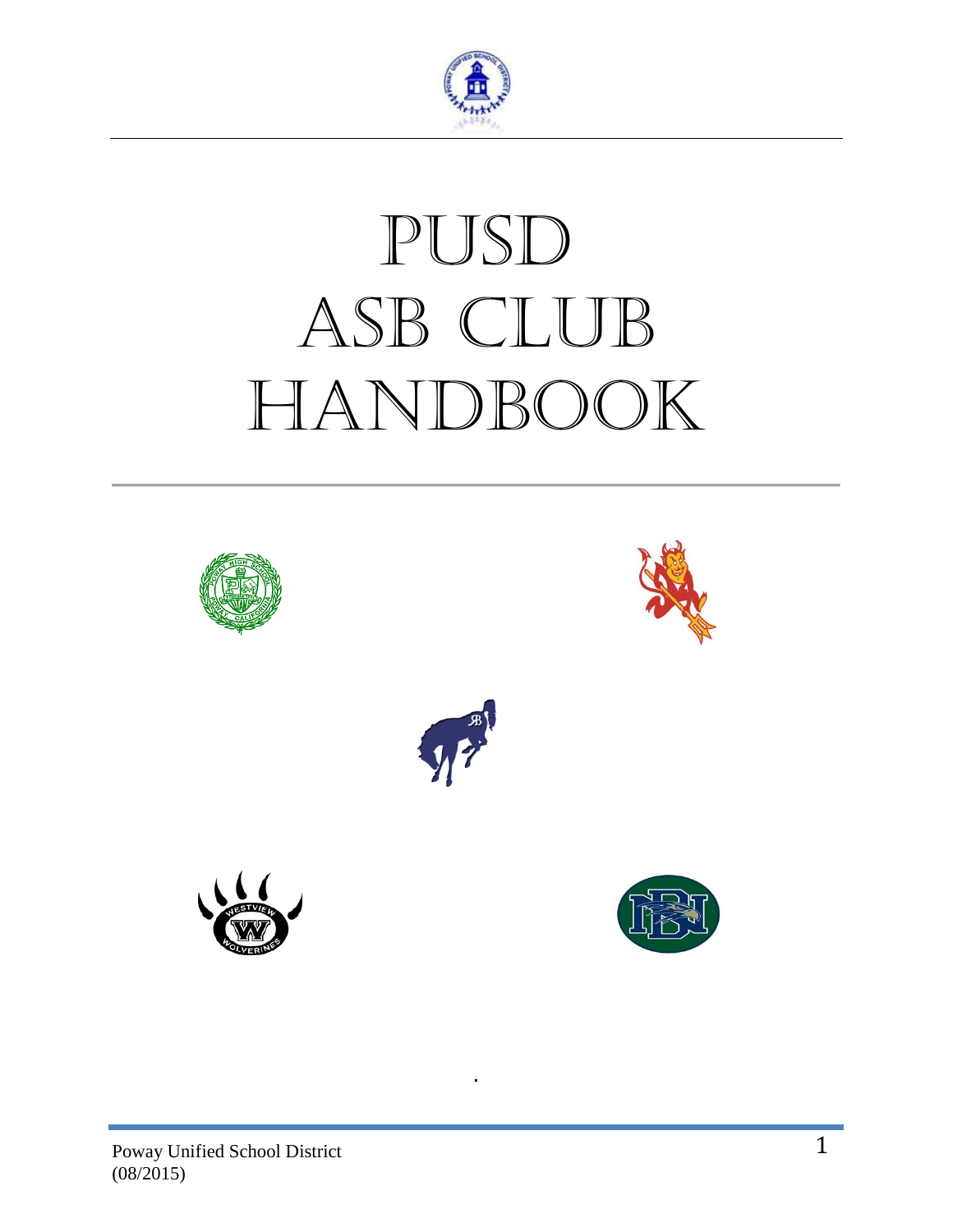

# **CLASS/CLUB/ORGANIZATION ADVISOR'S INTRODUCTION**

Welcome to the world of advisors! This task, traditionally, is one that allows students and staff members to communicate and work together in an area of mutual interest. Furthermore, class and club advisors have an important role in teaching students how to plan ahead, create a budget based upon goals of the organization, exercise wise financial decision-making, run a democratic institution, learn parliamentary procedure and model great leadership.

With the advent of state legislation in 1984, the roles of club advisors had been in transition. Now, steps must be taken to be sure that we are in accordance with this legislation. Stated, as briefly as possible, the Poway Unified School District allows a limited open forum to exist on campus. This means that the school has school sponsored clubs, which are co-curricular, and it has clubs that are religious, political or philosophical in nature, which are not school sponsored, but are allowed club privileges and a custodial advisor.

#### **FULL SCHOOL SPONSORED CLUB ADVISOR** (**Activity Allowed)**

This type of club is considered either co or extra-curricular. Here are some guidelines:

- The clubs are under the care of a custodial advisor who is a **district credentialed teacher.**
- The advisor helps establish the framework, which reflects the goals and attitudes of the club and its members and aligns the club to enhance the program.
- The advisor follows prescribed procedures for room usage, finances and activities.
- The advisor must fill out the appropriate paper work, permission slips, liability waivers, and assure the appropriate number of chaperones are present for any event even if it is an after school activity. A ratio of 20:1 is recommended for student/staff supervision.
	- o Assumption of Potential Risk and Release of Liability Agreement for Voluntary Activity (LSS-19 Form)
		- Advisor collects and keeps on file for one year
	- $\circ$  Trip Authorization Transportation Request (T-19 Form) turned in and approved by Administration 10 working days prior to trip if within county, 30 working days prior to trip if out of county
	- o Private Vehicle Transportation for Students Off-Site Study Experience (T-30 Form) If applicable – Advisor collects and keeps on file
	- *\*Forms can be found on the PUSD Intranet: <https://intranet.powayusd.com/forms/>*
- The advisor and the student leaders work hand in hand to set goals and guide the club throughout the year.
- The advisor helps students prepare and submit a yearly budget to ASB.

#### **PARTIAL SCHOOL SPONSORED CLUB ADVISOR (Discussion Only)** (Limited Open Forum, PUSD Board Policy 5.23.1)

Clubs that are of a political, philosophical, religious, or activities considered high risk (as outlined in Risk Management Guidelines for ASB Activities & Student Clubs) are not school sponsored, but are offered some of the same privileges of a Full School Sponsored Club. Here are some guidelines:

- The clubs are under the care of a custodial advisor who is a **district credentialed teacher**.
- A custodial advisor is mandated by law **not** to set goals, dictate policy, or run meetings.
- Advisors are not to make their personal or ideological opinions the focus of the club.
- The advisors are there only to insure that the rules of the school are upheld with regard to safety, room use, and financial transactions. Discussions are to be run solely by the students.
- This type of club is limited to meeting during the established club meeting day & time, and must take place on campus. (Discussions may NOT include off-campus activity planning.)
- The club is allowed to have speakers from the community be presenters during their meetings, but they must be approved, as all speakers are, through the office. They may not meet with the students on a consistent basis.
	- o Restriction may apply. Risk Management may need to be consulted.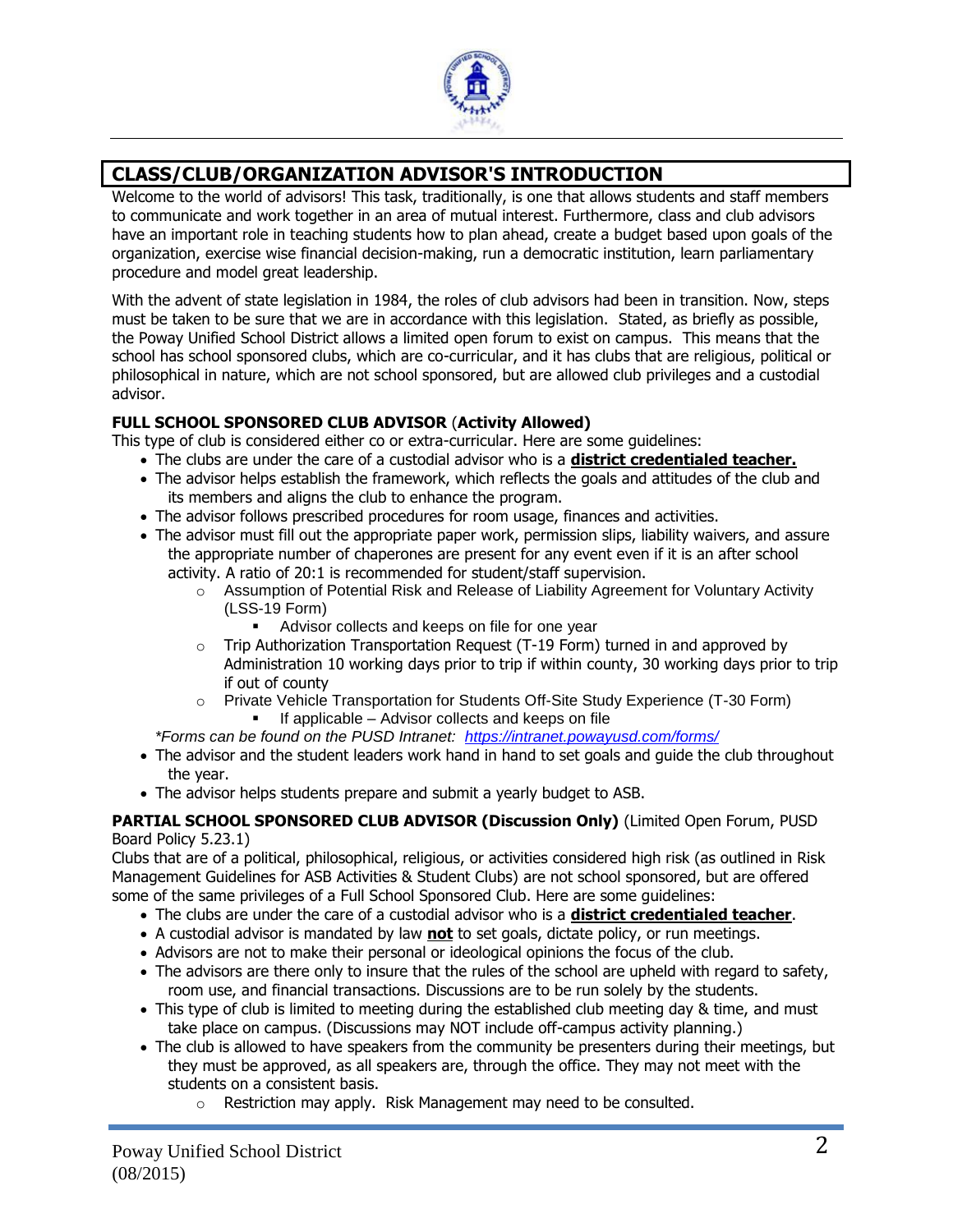

#### **Reasons to Freeze a Club as Inactive Status:**

- Inactivity (does not regularly meet after one year)
- Does not turn in proper documents in a timely manner
- Lacks a credentialed teacher as an advisor
- Does not attend Inter-Club Council meetings
- Does not submit a copy of club minutes with financial request when requesting payment or reimbursements on a P.O.
- Does not get advertisements stamped with ASB approval before hanging on campus

#### **Field Trips**

**Permission Slips** When conducting a field trip the following forms must be signed by a parent: **LSS-19** "Assumption of Potential Risk and Release of Liability Agreement for Voluntary Activity"

**RM-200-4** "Awareness and Liability Release for Privately-Sponsored Activity" **T-19** "Trip authorization / Transportation Request"

**T-30** "Private Vehicle Transportation for Students Off-Site Study Experience"

Permission slip packets are available at the Athletics Office from Rhonda Ewald.

#### **PUSD Board Policy 3.19.1**

**Any out-of-San Diego County field trips** must be submitted to PUSD Learning Support Services for approval 30 days prior to the trip.

**Any field trips taking place outside of California** need to be submitted to PUSD Learning Support Services for approval 60 days prior to the trip and have PUSD Board approval. Please see the PUSD website for the Board Meeting schedule and plan ahead.

#### **Items to be Included in Class/Club/Organization Binder**

#### **5 tabs**

1. **Constitution** - This is for your completed constitution

2. **Minutes** - This is where you keep all records of club business. Don't forget to make a copy and turn it in to ASB with any financial request (minutes must reflect expenditure).

3. **Fundraising** - This is where copies of your approved budget should go as well as copies of all approved fundraiser request forms

4. **Advertisements** - This is where all copies of approved flyers and advertising materials should be kept

5. **Other** - This is a place you may keep any other club business as needed

The Binder is kept in the ASB room on the Clubs Binder Shelf. See 'Meeting Minutes" for more details.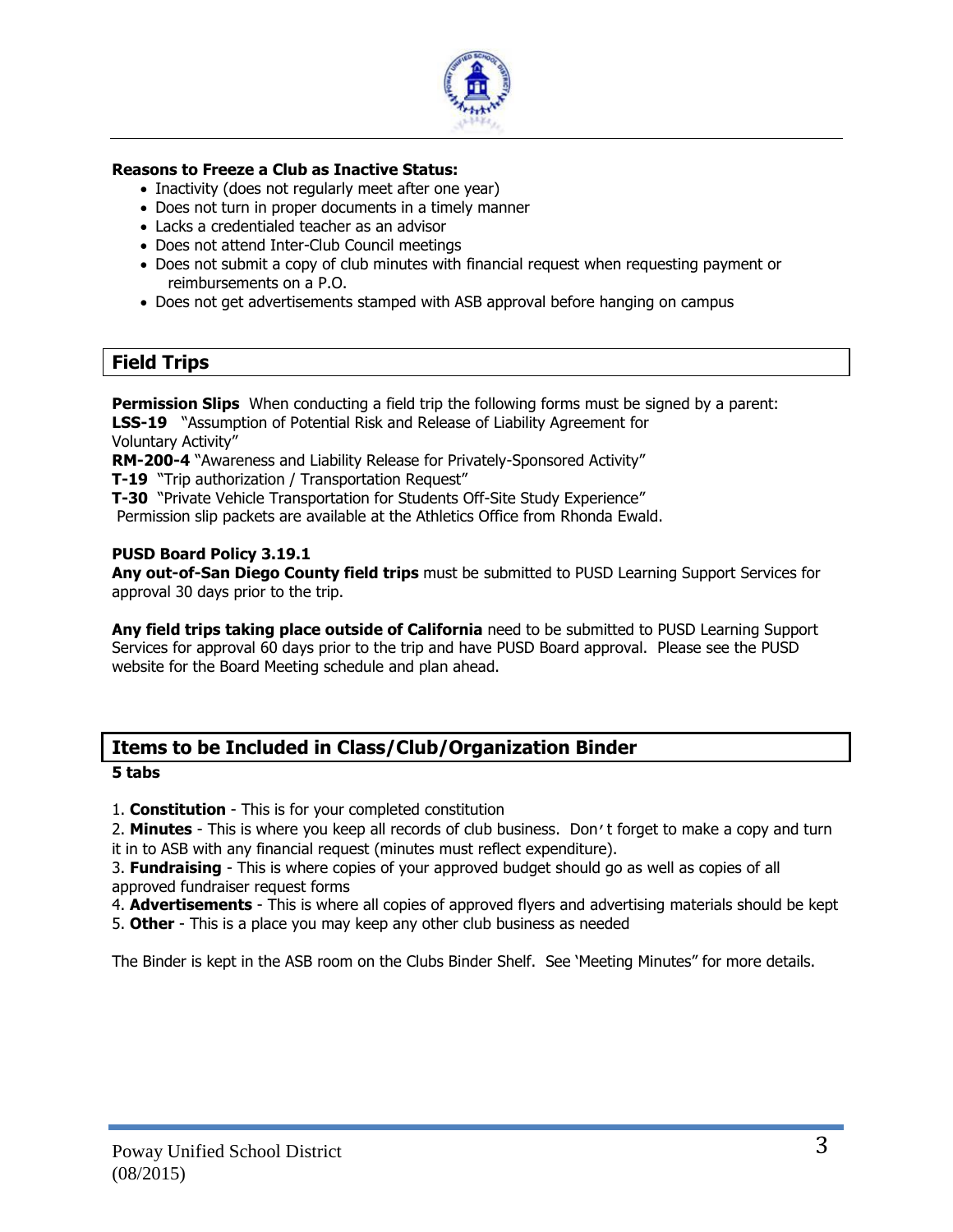

# **Class/Club/Organization Officer & Duties**

The club officers are critical to the success of a club. Their time and dedication can help ensure that a club will be fun and productive.

#### **Class/Club/Organization President**

The president is the leader of the club. The club is usually only as effective as the president, who must be committed to the goals and purposes of the organization. The president presides over and conducts meetings according to parliamentary procedures. The president is also responsible for developing agendas, scheduling fundraisers, creating a budget, and working with the club's advisor. The club president must also attend or designate someone to attend the mandatory Inter-Club Meetings and report back to club members.

#### **President Duties**

- 1. Before the meetings:
	- Prepare an agenda with other club officers
	- Meet with club advisor to review agenda
	- Ensure all club members are notified about the time and location of the meeting
	- Ensure meeting location is reserved and all appropriate paperwork has been submitted
- 2. During the meetings:
	- Conduct the meeting
	- Follow the agenda
	- Encourage participation by all club members and visitors
	- Help clarify activities and recommend a plan of attack
	- Summarize action items and ask for volunteers to chair necessary sub- committees, as needed
	- Conclude the meeting and set next club meeting date
- 3. After the meetings:
	- Review the meeting with other club officers and advisors to discuss ways of possible improvement
	- Plan next meeting's agenda

#### **Class/Club/Organization Vice President**

The Vice President assists the president in carrying out his/her duties. In the absence of the president, the Vice President presides at club meetings and carries out all additional responsibilities normally done by the president. The most important role of the Vice President is to oversee all committee work.

#### **Vice President Duties**

- 1. Before the meetings:
	- Meet with any outstanding committees prior to the club meeting and reviews
	- progress
	- Prepares a report on committee works and progress
	- Help prepare agenda with other club officers
- 2. During the meetings:
	- Assist committee chairperson in making committee reports
	- Collect and maintain all committee work assignments
- 3. After the meetings:
	- Carry out any tasks delegated by the president
	- Follow up on committee work or assignments
	- Help plan next meeting with other club officers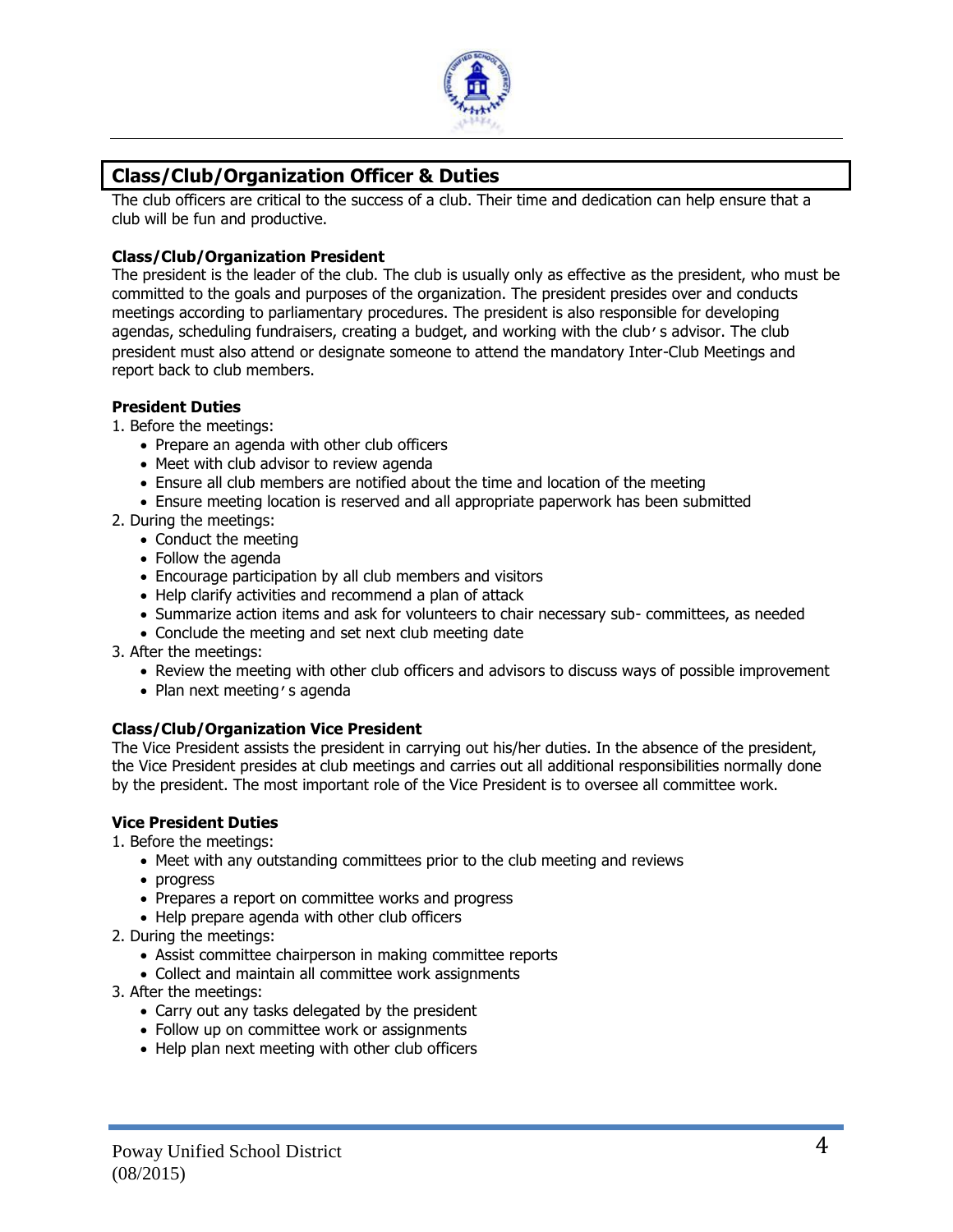

#### **Class/Club/Organization Secretary**

The Secretary must take accurate notes at all meetings and prepare minutes (See "Meeting Minutes" section). In addition, the Secretary prepares correspondence on behalf of the club. The Secretary assists the President in keeping permanent records for the club and copies of all minutes and committees reports. The secretary maintains a copy of the club constitution and the club handbook for reference when needed.

**Secretary Duties** 

- 1. Before the meetings:
	- Help prepare agenda forms
	- Ensure that the minutes from the previous meeting are approved and copies of
	- the new agenda are ready to be passed out
	- Assist Vice President in having all necessary tools such as paper, pencils, and
	- master calendar for meeting
- 2. During the meetings:
	- Take attendance
	- Read last meetings minutes and approve in minutes
	- Record the actual working of any motion
	- Take careful notes to create minutes
- 3. After the meetings:
	- Prepare minutes in concise, clear language
	- File copies of minutes for future reference in club binder
	- Complete any required club correspondence
	- **Submit minutes to ASB (via email or submit to ASB Inbox)**

#### **Class/Club/Organization Treasurer**

The club treasurer is responsible for maintaining accurate financial records for all expenditures. The treasurer reports all money spent and collected and of the account balance.

#### **Treasurer Duties**

- 1. Before the meetings:
	- Prepare financial report
	- Help prepare agenda with other club officers
- 2. During the meetings:
	- Make a report of money spent, collected, and current balance
	- Issue receipts when required
	- Make a year-end report and maintain accurate accounting books at all times
- 3. After the meetings:
	- Maintain up to date budget log
	- Handle any club financial business and ensure all funds are turned over to the school financial clerk in a timely manner
	- Submit any financial request with meeting minutes attached in which club funds were approved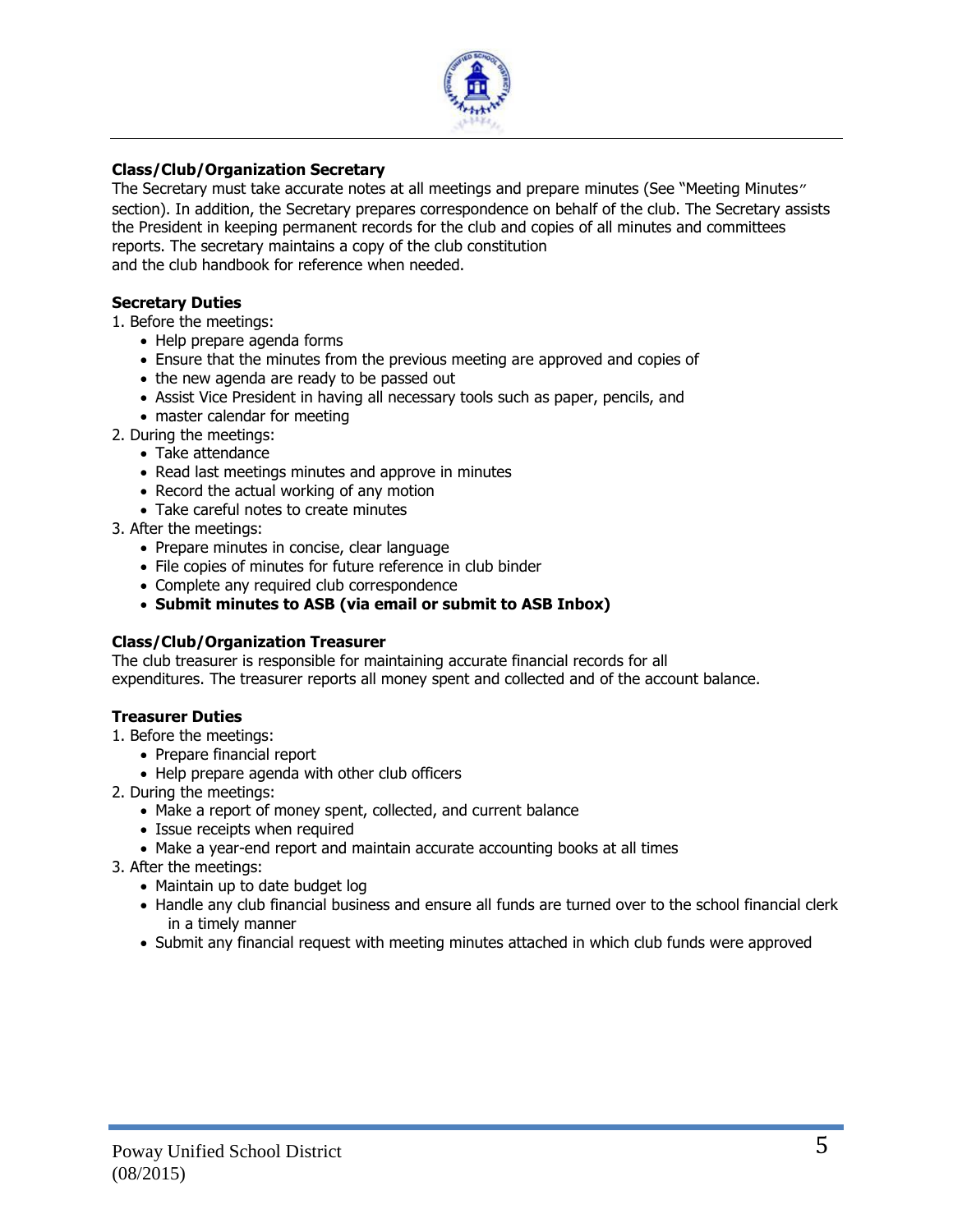

### **Meeting Minutes**

Because there is a formal process of student governance for organized student groups, each club/organization must prepare and maintain a record of each meeting, called minutes. The meeting minutes serve as the record of each meeting and demonstrate that the club has followed all Rancho Bernardo High School, PUSD, and state policies and procedures. Please label your minutes with your Club's name.

At minimum, the following information should be documented in the meeting minutes:

- Name of the club holding the meeting and the date, time, and place of the meeting
- Names of those who attended
- What was discussed during the meeting
- What action was taken during the meeting
- The results of any votes taken, including who made a motion and who seconded the motion
- Who prepared the minutes

It is crucial that the minutes document any action taken regarding student funds and fundraisers. In regard to motions, the minutes must include:

- A motion to spend money
- The name of the student who made the motion
- The name of the student who seconded the motion
- How many votes were for the motion, abstention, and whether the motion was carried (approved).

Keep a copy of all minutes in your club binder.

#### **A copy of all minutes must be submitted with any financial request.**

In order to maintain your financial ASB account, your binder must be kept up to date and available to the ASB Club Commissioners and/or the ASB Director for periodic inspection.

The bottom line: keep a copy of everything in your binder.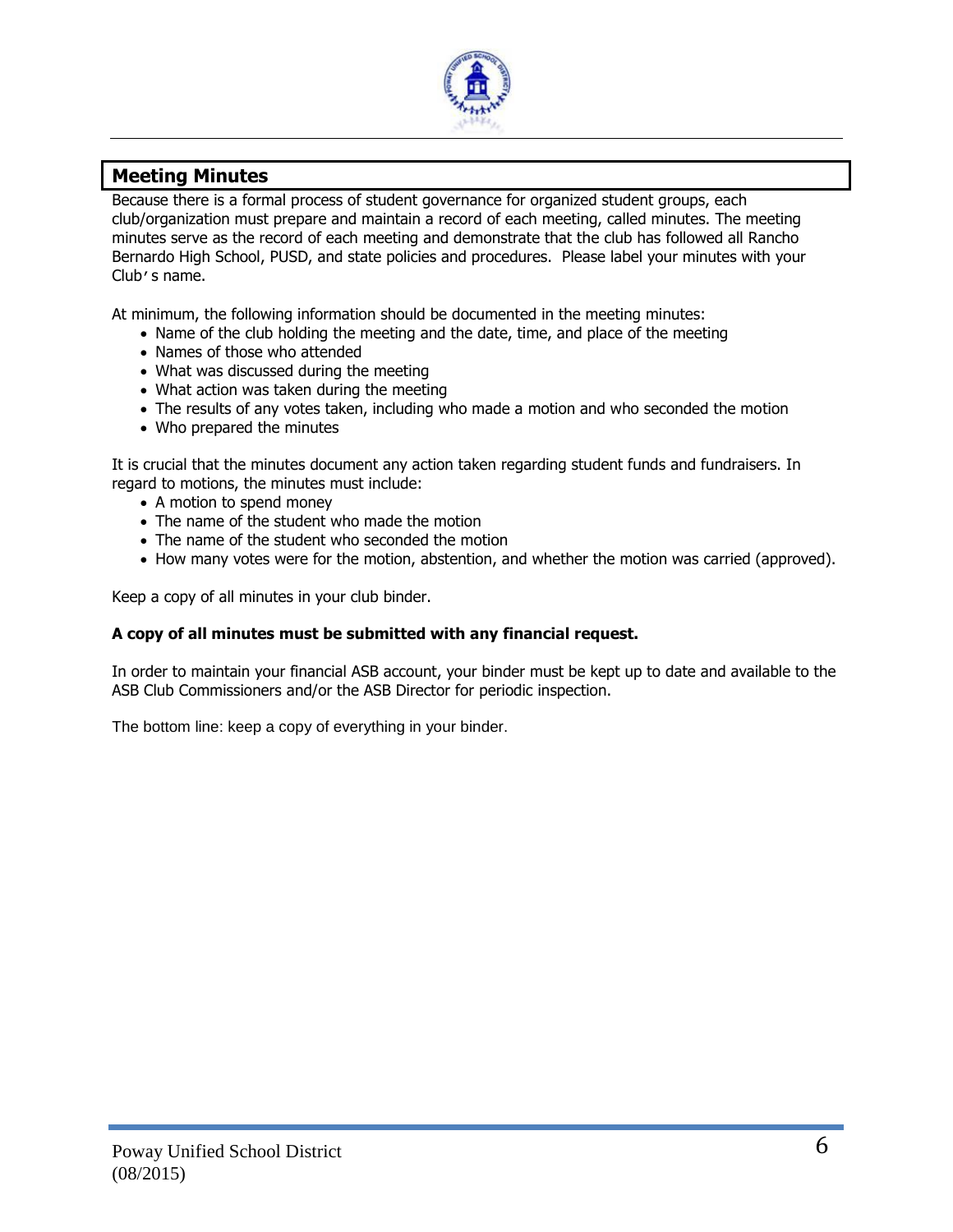

# **Class/Club/Organization Minutes Instructions**

| Name of Organization: |                         |  |
|-----------------------|-------------------------|--|
| Date:                 | Time:                   |  |
| Location:             | <b>Advisor Present:</b> |  |

Quorum present? \_\_\_\_\_\_ Yes \_\_\_\_\_\_\_No

(51% of Club members present or other percentage established in Article VIII of Club Constitution)

#### **1. Call to Order**

 President states, "The meeting will please come to order." Time: \_\_\_\_\_ by:\_\_\_\_\_\_\_\_\_\_\_\_\_\_\_\_\_\_\_\_\_\_\_\_ Office held:\_\_\_\_\_\_\_\_\_\_\_\_\_\_

#### **2. Minutes**

 President states, "The secretary will read the minutes of the last meeting." After the reading, the President asks, "Are there any corrections or additions to these minutes?"

 If so, members ask permission to speak. "I move that these minutes be amended to read...." A second motion is required. Clarification and discussion is permitted. Finally, a majority vote is required.

If not, President states, "The minutes are approved as corrected."

 The Secretary signs the minutes, "Respectfully submitted." They may be initialed by the President.

Last meeting's minutes were amended and approved? \_\_\_\_\_Yes \_\_\_\_\_\_ No

#### **3. Report of Officers**

a. President's Report \_\_\_\_\_ Yes \_\_\_\_No

Provided by

b. Secretary's Report on correspondence or communication

Each communication should be handled by a main motion before another

is read. The President will request a motion on the matter. "Would

anyone like to make a motion that we go on to the next order of communication.

- 1. "I move that...."
- 2. "I second..."
- 3. "Discussion..."
- 4. "Vote Majority"

Provided by\_\_\_\_\_\_\_\_\_\_\_\_\_\_\_\_\_\_\_\_\_\_\_\_\_\_\_\_\_\_\_\_\_\_\_\_\_\_\_\_\_\_\_\_\_

#### **c. Treasurer's report**

Income generated since last meeting Expenses paid since last meeting Reimbursement Issues Balance of Treasury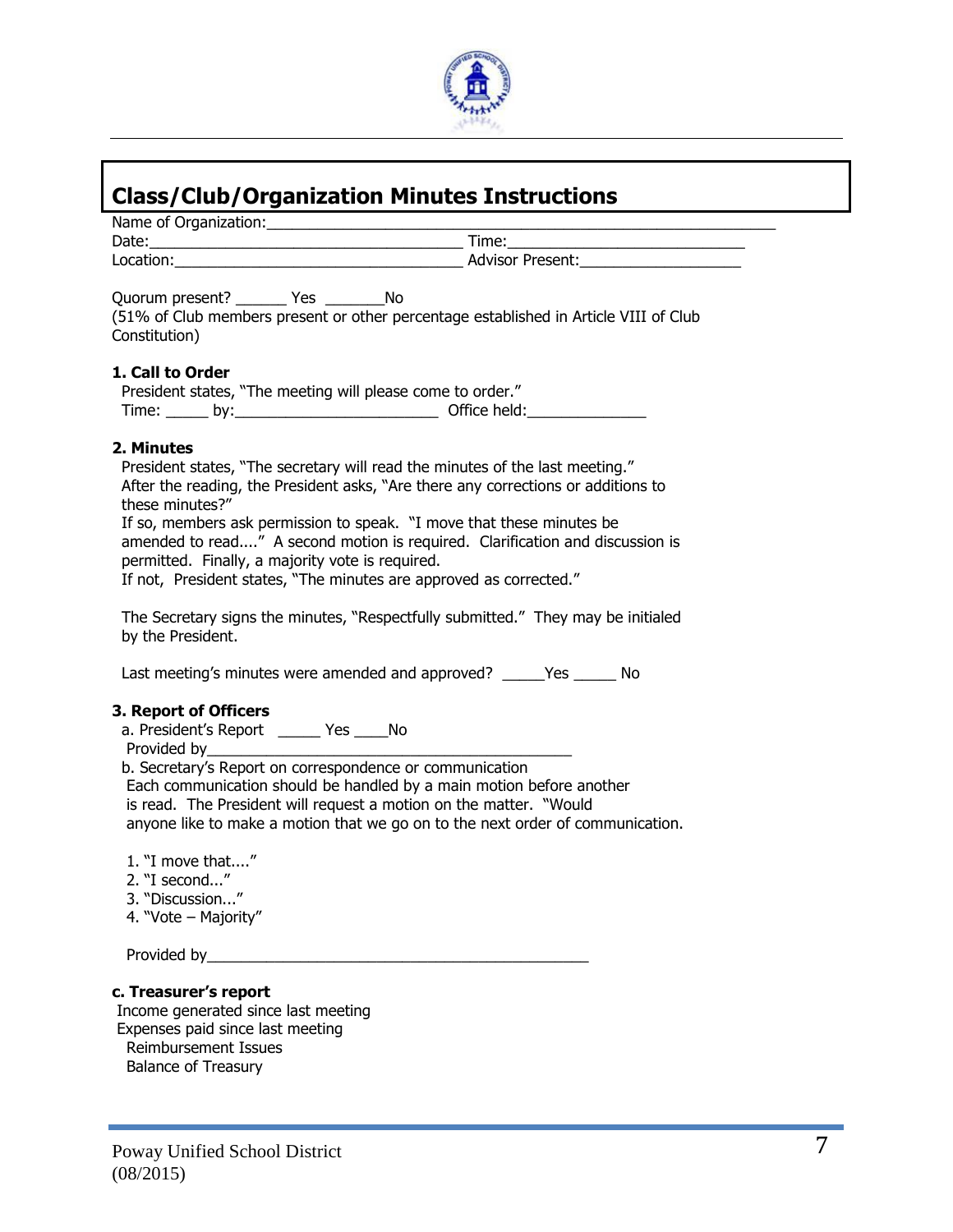

| Provided by |  |
|-------------|--|
|-------------|--|

#### **4. Reports of Committees**

 President will call upon the Chairperson of the Committee to make the report. The report is read.

 $\overline{\phantom{a}}$  , and the set of the set of the set of the set of the set of the set of the set of the set of the set of the set of the set of the set of the set of the set of the set of the set of the set of the set of the s

 After this has been done, the President says: "This report will be placed on file. Any action required in this report will be taken care of under the proper order of business."

 \_\_\_\_\_\_\_\_\_\_\_\_\_\_\_\_\_\_\_\_\_\_\_\_\_\_\_\_\_\_\_\_\_\_\_\_\_\_\_\_\_\_\_\_\_\_\_\_\_\_\_\_\_\_\_\_\_\_\_\_\_\_\_\_\_ \_\_\_\_\_\_\_\_\_\_\_\_\_\_\_\_\_\_\_\_\_\_\_\_\_\_\_\_\_\_\_\_\_\_\_\_\_\_\_\_\_\_\_\_\_\_\_\_\_\_\_\_\_\_\_\_\_\_\_\_\_\_\_\_\_

#### **5. Unfinished Business**

| ว. บทтเทเรทea <b>business</b>                           |                                                                                             |                                                                                                         |
|---------------------------------------------------------|---------------------------------------------------------------------------------------------|---------------------------------------------------------------------------------------------------------|
|                                                         | This is any business postponed from a previous meeting. It includes any action              |                                                                                                         |
|                                                         | required in a report given earlier (i.e. a recommendation to pay for something)             |                                                                                                         |
|                                                         | would now be presented by the President, requesting a motion on the matter.                 |                                                                                                         |
| Discussion follows the motion and then a vote is taken. |                                                                                             |                                                                                                         |
|                                                         | President states, "We are now ready for old business, which includes _________              |                                                                                                         |
|                                                         | (topic). Will someone make a motion so that we may discuss the question?                    |                                                                                                         |
|                                                         |                                                                                             |                                                                                                         |
| b. I second the motion.                                 |                                                                                             |                                                                                                         |
|                                                         | c. President states, "It has been moved and seconded that                                   |                                                                                                         |
|                                                         |                                                                                             |                                                                                                         |
| (topic). Is there any discussion? Discussion follows.   |                                                                                             |                                                                                                         |
| d. Vote                                                 |                                                                                             |                                                                                                         |
|                                                         | e. Next topic. Will someone make a motion so that we may discuss                            |                                                                                                         |
| (topic).                                                |                                                                                             |                                                                                                         |
|                                                         |                                                                                             |                                                                                                         |
| <b>6. New Business</b>                                  |                                                                                             |                                                                                                         |
|                                                         | President states, "We are now ready for new business, which includes                        |                                                                                                         |
|                                                         | (topic). Will someone make a motion so that we may discuss the question?                    |                                                                                                         |
|                                                         |                                                                                             |                                                                                                         |
| b. I second the motion                                  |                                                                                             |                                                                                                         |
|                                                         |                                                                                             | c. President states, "It has been moved and seconded that ____________ (topic) Is there any discussion? |
| Discussion follows.                                     |                                                                                             |                                                                                                         |
| d. Vote                                                 |                                                                                             |                                                                                                         |
|                                                         | e. New topic. Will someone make a motion so that we may discuss _______________ (new topic) |                                                                                                         |
|                                                         |                                                                                             |                                                                                                         |
| (NewBusiness)________                                   |                                                                                             |                                                                                                         |
|                                                         | 7. Program of the Meeting - Guest Speaker, Movie or Slide Presentation                      |                                                                                                         |
| 8. Assessment of the meeting                            |                                                                                             |                                                                                                         |
| 9. Adjournment                                          |                                                                                             |                                                                                                         |
| a. I move that we adjourn the meeting                   |                                                                                             |                                                                                                         |
| b. "I second"                                           |                                                                                             |                                                                                                         |
| c. Discussion                                           |                                                                                             |                                                                                                         |
| d. Vote                                                 |                                                                                             |                                                                                                         |
|                                                         | e. President declares the meeting adjourned at ___________________ a.m. / p.m.              |                                                                                                         |
|                                                         |                                                                                             |                                                                                                         |
| 10. Minutes submitted by                                |                                                                                             |                                                                                                         |

\*\*\*Attach any additional minutes, if there wasn't sufficient space to write all information.\*\*\*

\_\_\_\_\_\_\_\_\_\_\_\_\_\_\_\_\_\_\_\_\_\_\_\_\_\_\_\_\_\_\_\_\_\_\_\_\_\_\_\_\_\_\_\_\_\_\_\_\_\_\_\_\_\_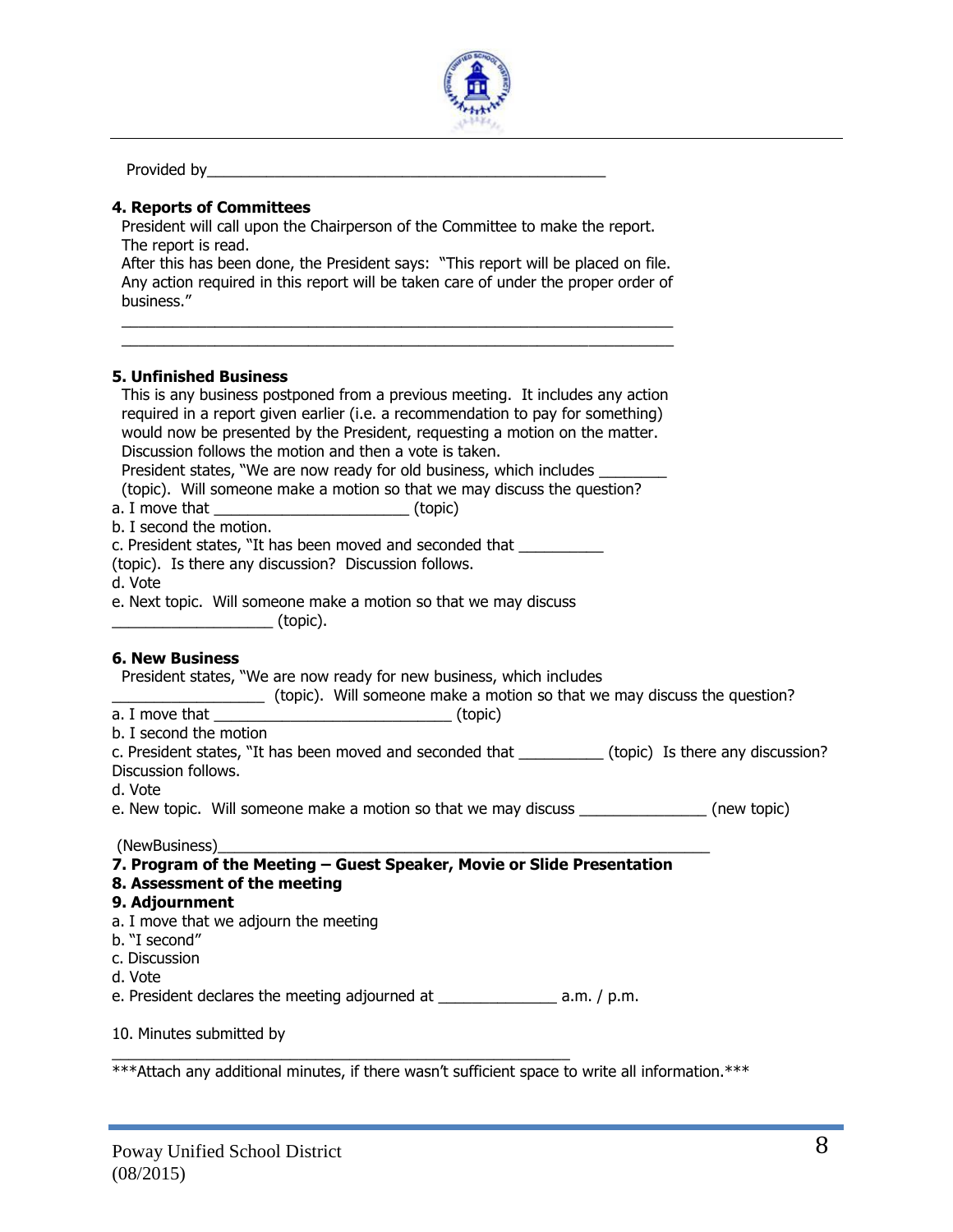

# **Class/Club/Organization Minutes Form**

| Date:                                                                                         |  |
|-----------------------------------------------------------------------------------------------|--|
|                                                                                               |  |
| Quorum present? ________ Yes ___________No                                                    |  |
| 1. Call to Order                                                                              |  |
| 2. Minutes                                                                                    |  |
| 3. Report of Officers                                                                         |  |
| c. Treasurer's report                                                                         |  |
| <b>4. Reports of Committees</b>                                                               |  |
| <b>5. Unfinished Business</b>                                                                 |  |
| <b>6. New Business</b>                                                                        |  |
| 7. Program of the Meeting - Guest Speaker, Movie or Slide Presentation                        |  |
| 8. Assessment of the meeting                                                                  |  |
|                                                                                               |  |
| *** Attach any additional minutes, if there wasn't sufficient space to write all information. |  |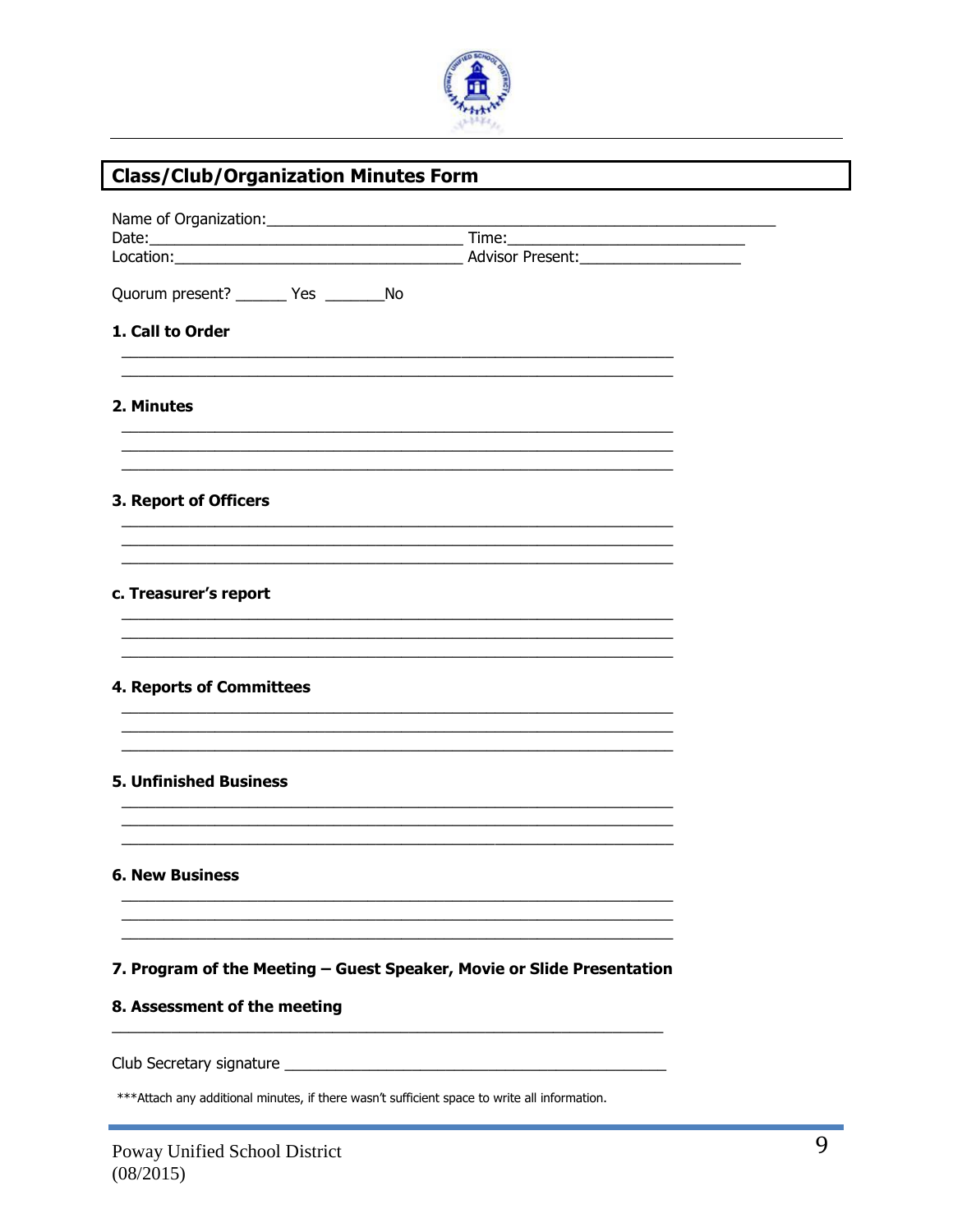

## **Legal Issues and Class/Club ASB Trust Accounts**

## **FAQS**

#### **1.Who can use money in ASB club trust accounts?**

- a. Students. Any funds collected in any way and then deposited into ASB take on all of the rules and laws covering ASB, regardless of whether the ASB account is called a trust account, sports trust account, or anything else.
- b. Funds in ASB trust accounts are *not* controlled by the adults.

#### **2. Is it legal to require fees from students in order for them to participate ?**

- a. No. PUSD Board Policy 3.19.2 Extra-Curricular Activities says "no students shall be barred from an activity because they did not participate in fund-raising".
- b. Requiring low income students and their families to apply for a fee waiver is considered discriminatory
- c. Whenever a particular curriculum or extra-curricular program is adopted, all supplies must be provided free of charge by the school district
- d. example: requiring the purchase of a team "spirit pack" in order to be a member of the team
- e. example: *requiring* a transportation fee to join the basketball team (Article IX, Section 5 of the California Constitution)

#### **3.What are the big financial mistakes that will get me into trouble and expose me to legal action and/or freezing a class/club trust account?**

- a. Not getting prior approval on a financial request (P.O.)
- b. Conflict of interest
- c. "co-mingling" of funds
- d. Giving "gifts of public funds"

#### **4.What is a conflict of interest?**

- a. The consultant is in a position to influence a District decision in which he/she might reasonably be expected to have financial interest
- b. example: the ASB Director's brother owns a screen printing business and she has the ASB purchase \$10,000 worth of screen printing and shirts from her brother's company delivering a profit to her brother (needs competitive bids for shirts and screen printing submitted)
- c. example: The cheer advisor's daughter embroiders \$15,000 worth of cheer gear, bringing the advisor's daughter over \$2000 worth of profit on her embroidery. (needs competitive bids on embroidery submitted)
- d. example: The Track & Field coach uses his own track equipment company to purchase all of the school track & field equipment and the coach makes the profit on each purchase (needs competitive bids from other vendors submitted)

#### **5. What does it mean to "co-mingle" funds?**

- a. Mixing private funds and public funds together in the ASB trust account
- b. Example: coach purchases all of the gear for a team through his private bank account, collects money from members of the team (public funds) and then writes one personal check to the clothing company
- c. Cheer advisor's daughter completes the embroidery order for \$15,000 worth of gear, pays the clothing vendor out of her own private bank account and then submits a request for reimbursement to the cheer club account after students have paid into it for the gear and embroidery
- d. Mixing booster and athletic club funds together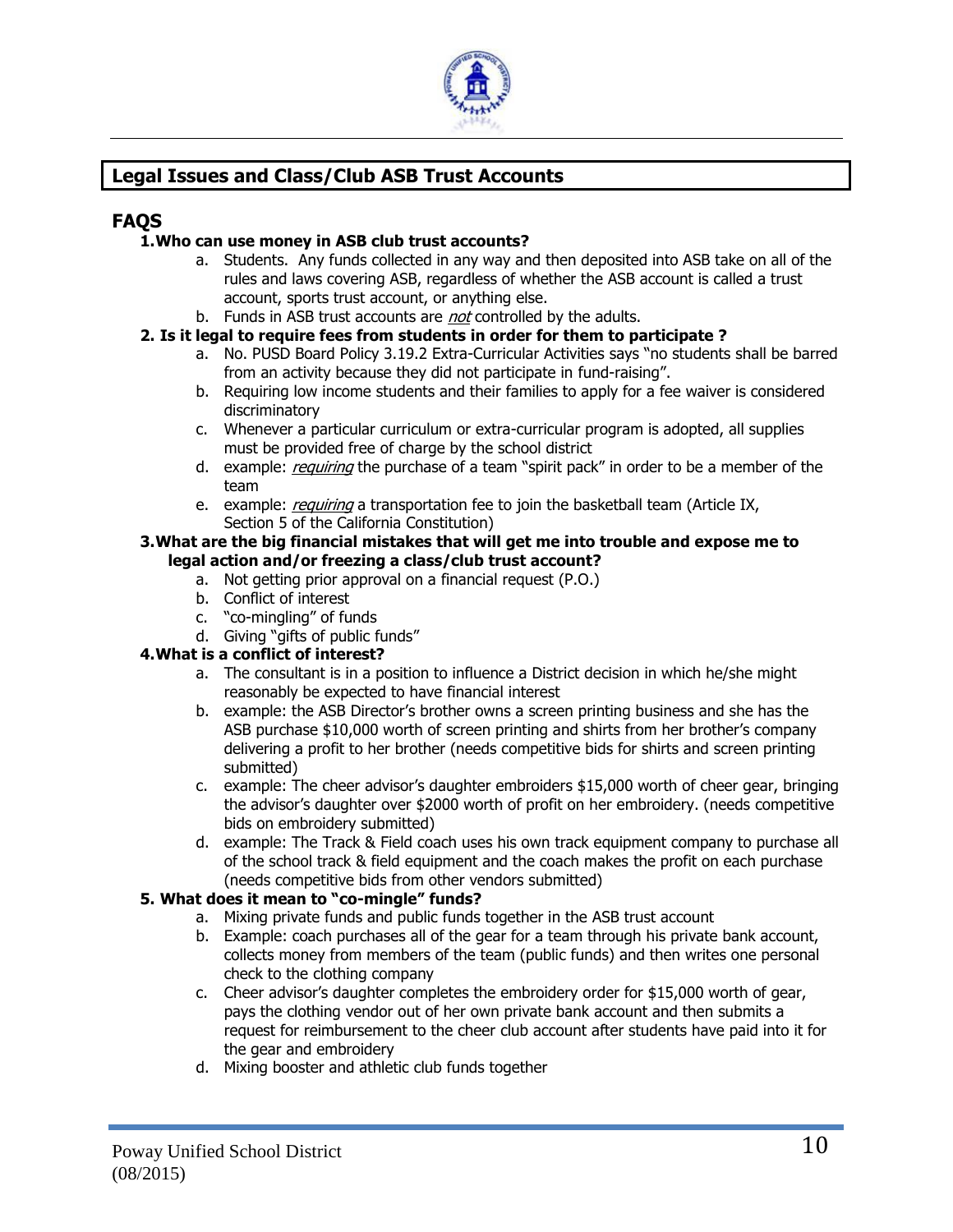

#### **6.What are some examples of giving gifts of public funds?**

- a. Purchasing flowers for a community member who is ill through the club account
- b. Purchasing bath mats for an employee's mother through a trust account
- c. Purchasing gift cards using club trust account money to be given to individual students as a reward or a gift
- d. Students are not allowed to donate money to charity under Gift of Public Funds.

#### **WESTVIEW FINANCIAL POLICY:**

- **It is the club's responsibility to ensure there are sufficient funds in the account prior to making a financial request or purchase and then submitting for reimbursement.**
- **The dollar limit for reimbursements to individuals without a prior P.O. is \$500. Original receipts for any purchase by individuals under \$500 should be submitted to the finance office. These will be reimbursed in a timely manner.**
- **A P.O. is required for any purchase over \$500. This includes reimbursement to any individual, parent and/or advisor. Do not spend your own money, or have parents spend theirs, if a P.O. is not in place.**
- **For online purchases, especially those in excess of \$500, we ask that you use the ASB Purchase Card. This will eliminate you (or parents, etc.) having to use your own money up front. See the ASB director for questions.**
- **A copy of meeting minutes reflecting any and all expenditures must be submitted with ALL financial requests. Any request submitted without a copy of the minutes will be denied.**

#### **Fundraiser Policy**

The ASB Director is regarded as the Principal's designee under PUSD Board Policy 3.19.2 for fundraising.

The following guidelines and expectations are to be followed in order for your club or team to sell any food, product or beverage on campus or outside of school.

- 1. PUSD Board Policy 3.19.2 No student should be made to feel uncomfortable or pressured to provide funds. The staff is expected to emphasize the fact that *donations are always voluntary*. No student shall be barred from an activity because they did not participate in fundraising.
- 2. PUSD Board Policy 3.19.2 Volunteers age 11 and older must present potential donors or buyers with information, including the purpose of the solicitation and the address from which further information about revenues and expenses can be obtained.
- 3.In order to hold a fundraiser, a **Fundraiser Request Form** must be completed and approved two weeks before the sales are to begin. Selling products without this paperwork will result in terminating all sales and returning all proceeds to the ASB General account. This form may be picked up in the ASB room or printed off of the school's website.
- 4. Throughout the school year, clubs and teams are only allowed to sell products (non-food) during school hours for 2 weeks (or 10 school days). These days may or may not be consecutive. No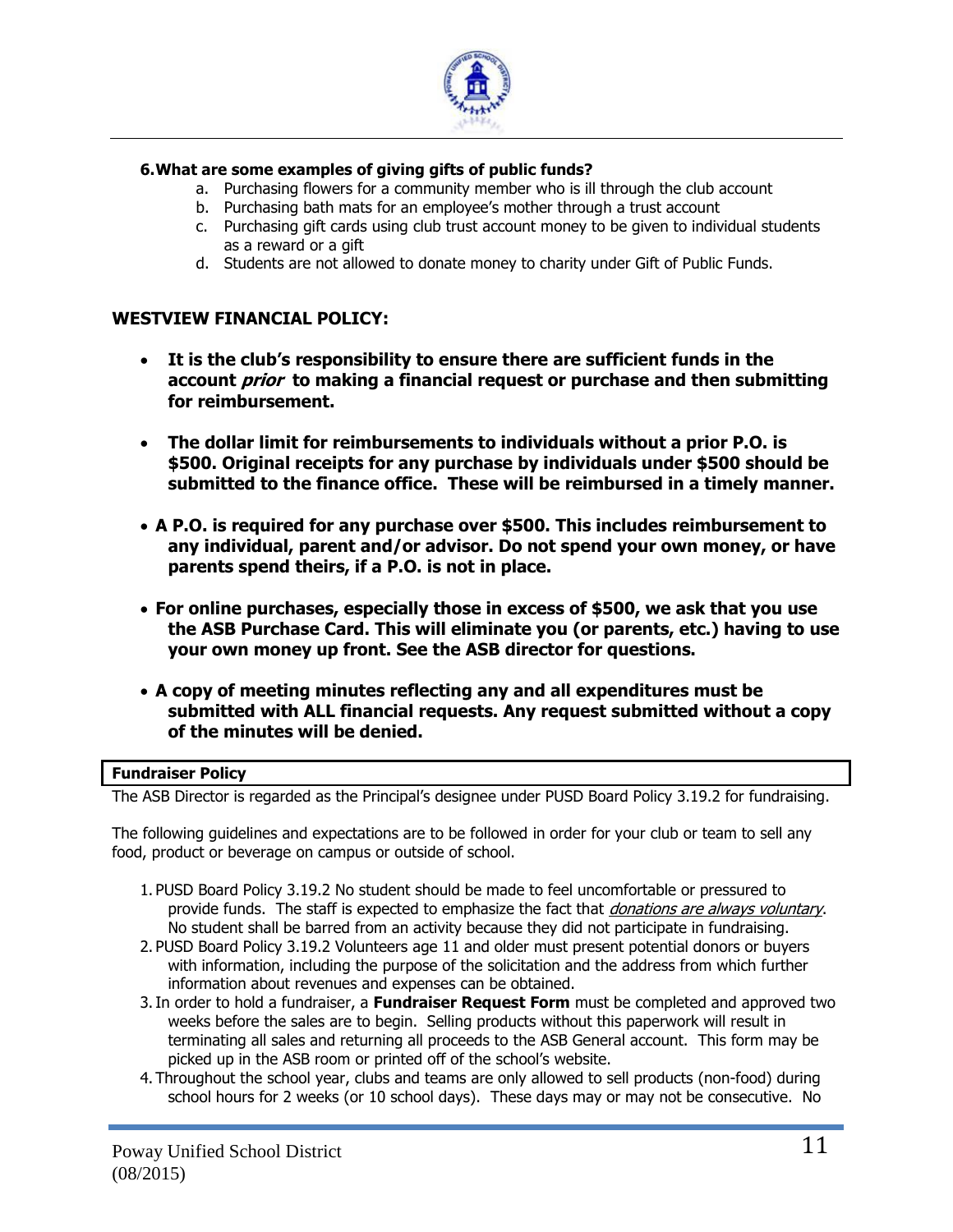

two groups may sell similar items on the same day.

- 5.In order to avoid competition with the cafeteria, our school is only allowed to sell competitive food items for 4 days throughout the entire school year (while the cafeteria is in operation). These days would include all school ASB events such as club and/or multi-cultural fairs.
- **6. All food sales or give-aways must be approved by ASB and Food Services.**
- 7. According to the district and state policies, soda and non-nutritional foods may not be sold on campus during school hours. Off campus fundraisers are unlimited but still need to be approved by ASB. Soda and non-nutritional foods may be sold 1/2 hour after the school day begins or ends, with approval.
- 8. **If a cash box is needed** for your fundraiser, **please request one from the finance office at least 48 hours prior to the event.** Please pick up the cash box by 3:30pm, when the Finance Office closes or make other arrangements. These forms are available in the Finance Office. At the end of your sales, the Cash Box must be itemized and returned to the Finance Office. For your protection, the monies are never to leave campus or be stored in individual classrooms for any length of time.
- 9.Do not take money out of the concession cash box for purchases made no matter the circumstance.
- 10. The school logo, font, specs and colors must be specifically adhered to when ordering clothing or personalized items.
- 11. All advertisements/flyers, or fundraiser requests forms must be approved and stamped by ASB before making copies.
- 12. One copy of each advertisement must be kept in your binder, as well as a copy for the ASB binder.
- 13. All posted advertisements must use blue painter's tape on glass, tile or painted surfaces. Please do not post on the windows of food services. Please ask permission before posting in classrooms or on classroom windows.
- 14. All advertisements/posters must include the following statement: The Poway Unified School District (PUSD) is an equal opportunity employer/program and is committed to an active Nondiscrimination Program. PUSD does not discriminate on the basis of race, color, national origin, sex, sexual orientation, ethnic group identification, ancestry, religion, gender, gender identification, mental or physical disability. For more information, please contact Tracy Hogarth, Associate Superintendent, Personnel Support Services, Poway Unified School District, 15250 Avenue of Science, San Diego, CA 92128-3406.